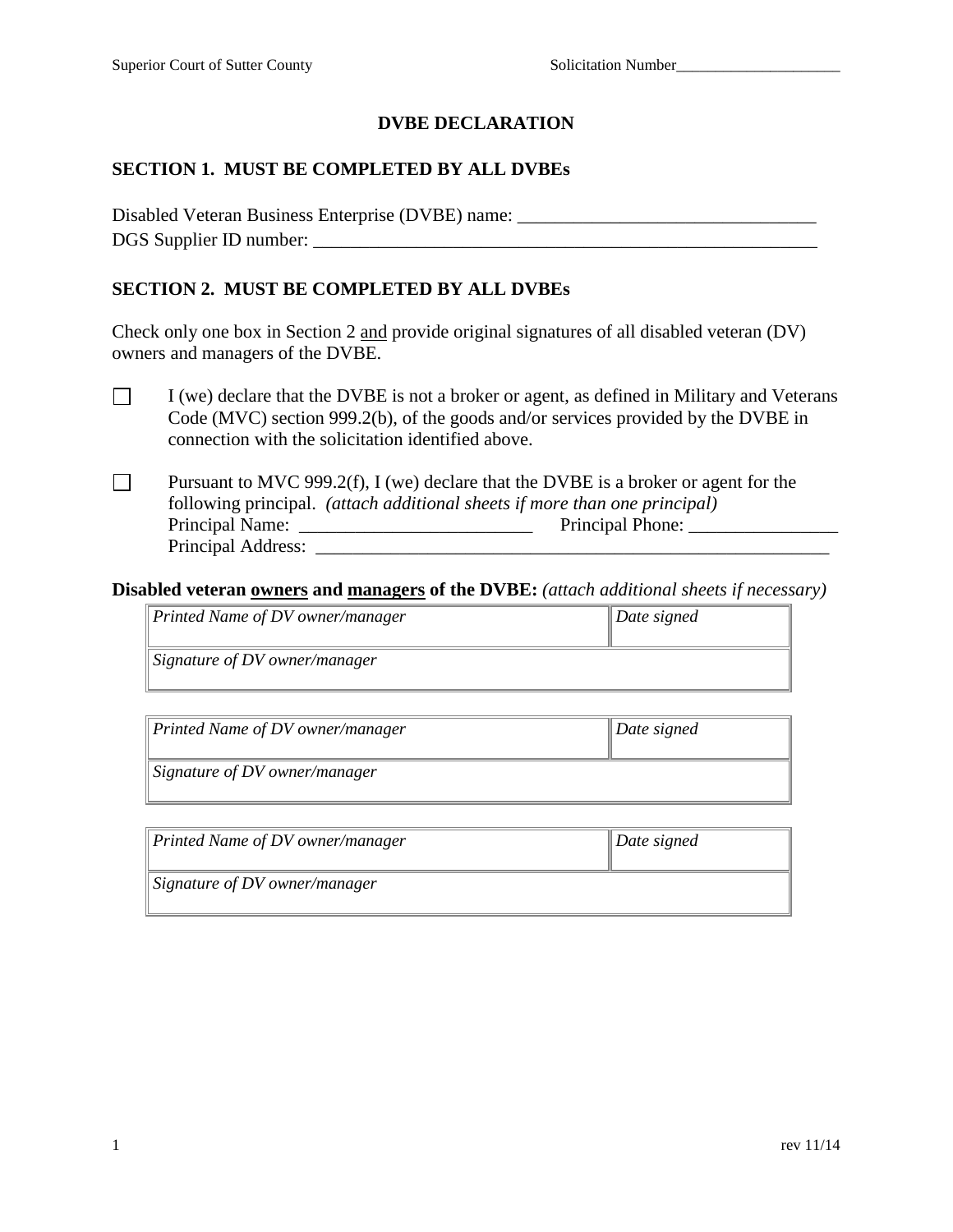# **SECTION 3. MUST BE COMPLETED BY DVBEs THAT PROVIDE RENTAL EQUIPMENT AND ARE NOT BROKERS/AGENTS**

*Skip this section if (i) the DVBE is not providing rental equipment or (ii) the DVBE indicated in Section 2 that it is a broker or agent.*

Check applicable boxes below 3 and provide original signatures of all DV owners and managers of the DVBE.

- $\Box$ Pursuant to MVC 999.2 (c), (d) and (g), I am (we are) the DV(s) with at least  $51\%$ ownership of the DVBE, or DV manager(s) of the DVBE. The DVBE maintains certification requirements in accordance with MVC 999 et seq.
- $\Box$ The undersigned owner(s) own(s) at least 51% of the quantity and value of each piece of equipment that will be rented in connection with this solicitation. I (we), the DV owner(s) of the equipment, have submitted to DGS my (our) personal federal tax return(s) at time of certification and annually thereafter as defined in MVC 999.2 (c) and (g).

**Disabled veteran owners of the DVBE:** *(attach additional sheets if necessary)*

| $\parallel$ Printed Name of DV owner | $\parallel$ Tax ID Number of DV owner |
|--------------------------------------|---------------------------------------|
| $\parallel$ Address of DV owner      | $\parallel$ DV owner Telephone Number |
| $\parallel$ Signature of DV owner    | Date signed                           |

| Printed Name of DV owner | $\parallel$ Tax ID Number of DV owner |
|--------------------------|---------------------------------------|
| Address of DV owner      | Telephone # of DV owner               |
| Signature of DV owner    | Date signed                           |

## **Disabled veteran managers of the DVBE:** *(attach additional sheets if necessary)*

| $\parallel$ Printed Name of DV manager | $\Delta$ Date signed |
|----------------------------------------|----------------------|
| $\parallel$ Signature of DV manager    |                      |

| $\parallel$ Printed Name of DV manager | $\Delta$ Date signed |
|----------------------------------------|----------------------|
| $\parallel$ Signature of DV manager    |                      |